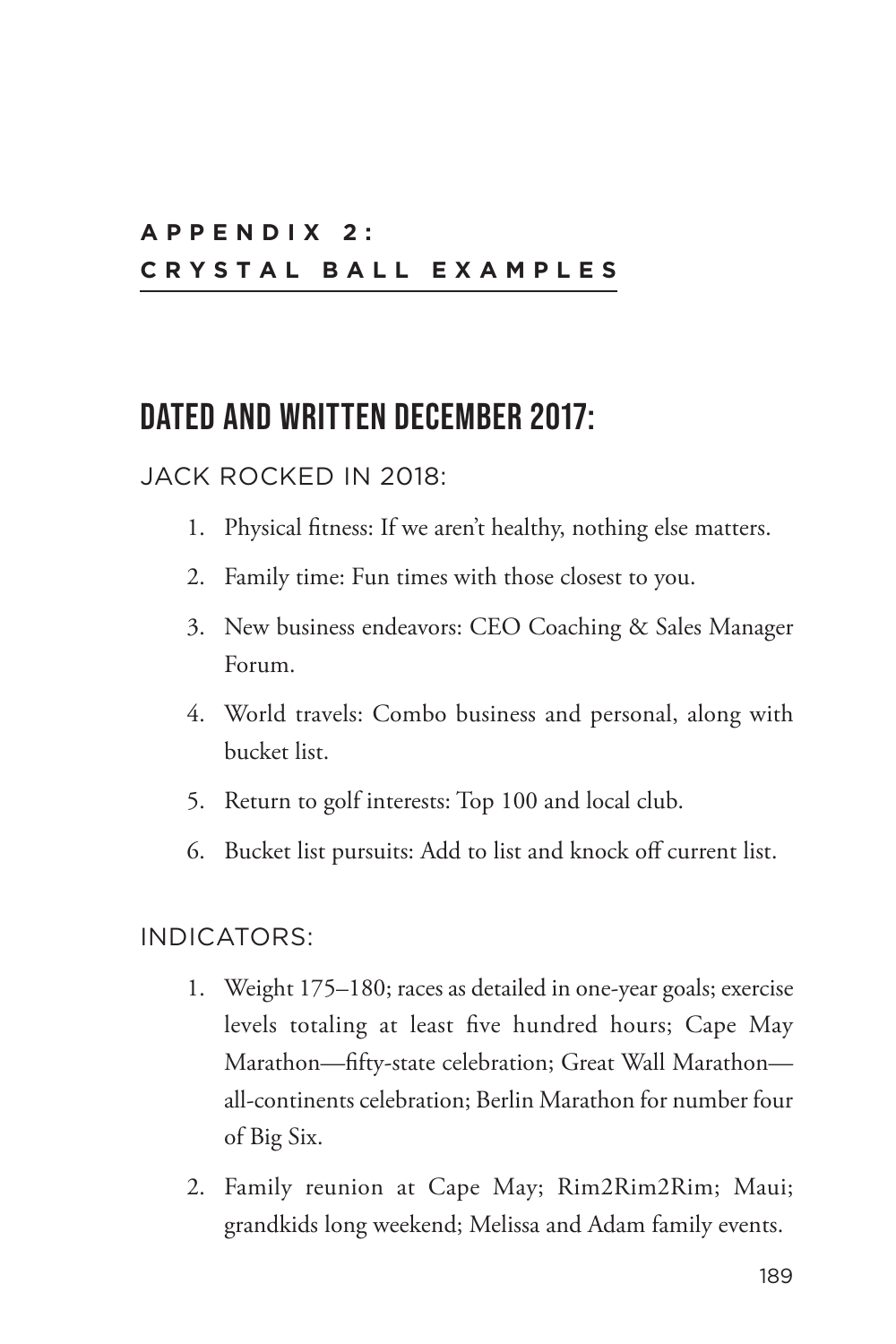- 3. Expand CEO coach to fifteen clients; expand sales manager forums to at least two groups, ideally four groups; leverage strategic alliances; *JD Magazine*.
- 4. Ireland; Maui; Great Wall/China; Australia; Asia; Grand Canyon; Germany.
- 5. Rejoin golf club; play at least fifty rounds; Top 100 from ninety-three to ninety-seven.
- 6. Bucket list including marathons in all fifty states; marathons in all continents; Great Wall of China; skydive indoors; shear sheep; boxing match; Big Buddha; Rim2Rim2Rim; Hoover Dam; Bikram yoga; AcroYoga. Others as they present themselves.

# **DATED AND WRITTEN DECEMBER 2016:**

## DALYS ROCKED IN 2017:

- 1. Physical fitness: If we aren't healthy, nothing else matters.
- 2. Family time: Fun times with those closest to you.
- 3. New business endeavors: Establish and reinforce passive revenue streams and brand.
- 4. World travels: Combo business and personal, along with bucket list.
- 5. Return to golf interests.
- 6. Bucket list pursuits.